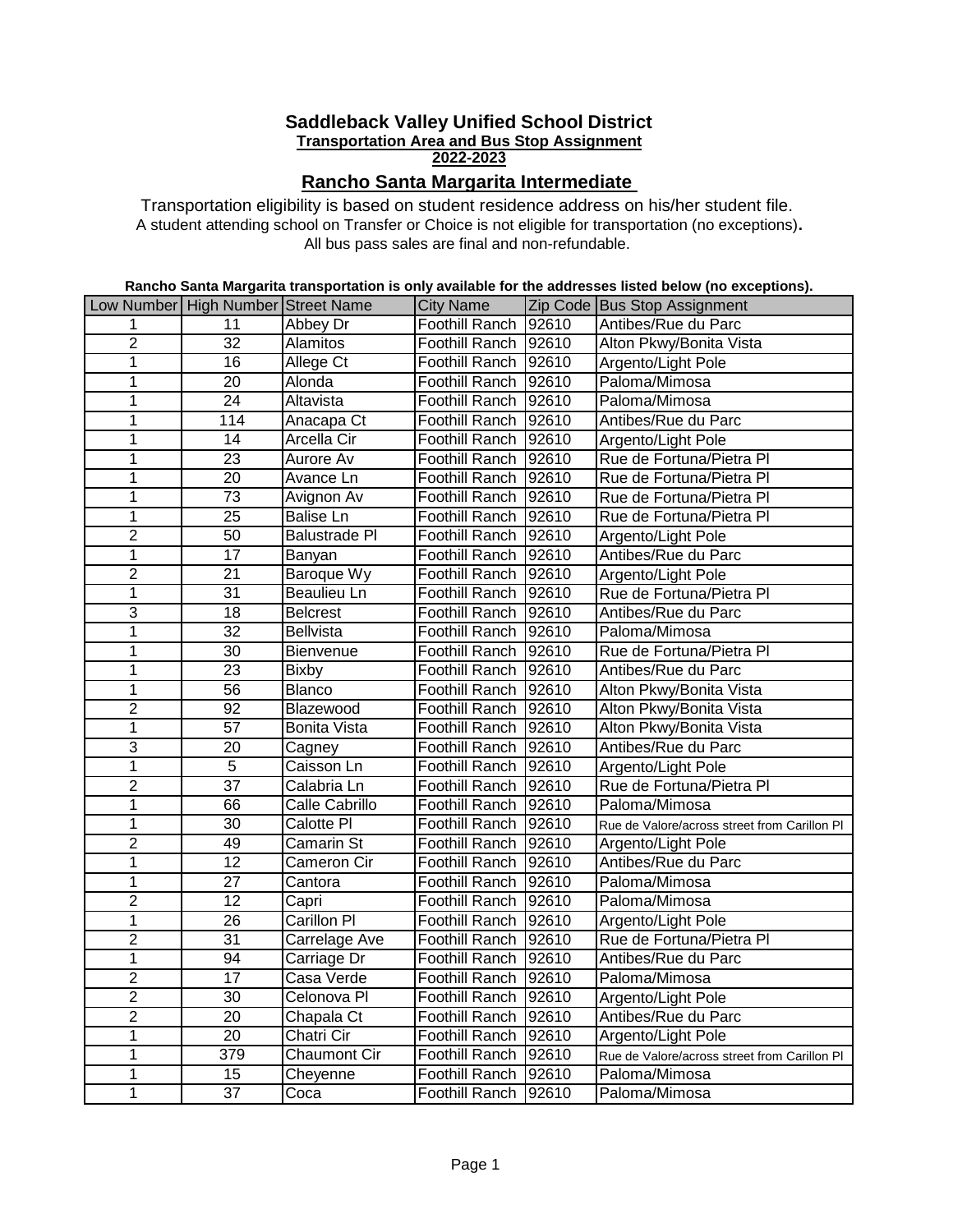# **Saddleback Valley Unified School District Transportation Area and Bus Stop Assignment 2021-2022**

# **Rancho Santa Margarita Intermediate**

All bus pass sales are final and non-refundable. Transportation eligibility is based on student residence address on his/her student file. A student attending school on Transfer or Choice is not eligible for transportation (no exceptions)**.** 

### **Rancho Santa Margarita transportation is only available for the addresses listed below (no exceptions).**

|                | Low Number High Number Street Name |                      | <b>City Name</b>     |       | Zip Code Bus Stop Assignment                 |
|----------------|------------------------------------|----------------------|----------------------|-------|----------------------------------------------|
| 1              | $\overline{17}$                    | Coronado             | Foothill Ranch       | 92610 | Paloma/Mimosa                                |
| $\overline{2}$ | 23                                 | Corozal              | Foothill Ranch 92610 |       | Alton Pkwy/Bonita Vista                      |
| $\overline{1}$ | $\overline{10}$                    | Cozumel              | Foothill Ranch 92610 |       | Alton Pkwy/Bonita Vista                      |
| $\overline{2}$ | 38                                 | Del Padre            | Foothill Ranch 92610 |       | Paloma/Mimosa                                |
| $\overline{2}$ | 15                                 | Eldorado             | Foothill Ranch 92610 |       | Alton Pkwy/Bonita Vista                      |
| $\overline{3}$ | $\overline{17}$                    | <b>Embassy PI</b>    | Foothill Ranch 92610 |       | Antibes/Rue du Parc                          |
| $\mathbf{1}$   | $\overline{17}$                    | Encinal              | Foothill Ranch 92610 |       | Alton Pkwy/Bonita Vista                      |
| $\mathbf{1}$   | $\overline{55}$                    | Enfilade Av          | Foothill Ranch 92610 |       | Rue de Fortuna/Pietra Pl                     |
| $\mathbf{1}$   | 41                                 | Espalier             | Foothill Ranch 92610 |       | Esternay Dr@Tresaunce                        |
| $\mathbf{1}$   | 50                                 | Esternay Dr          | Foothill Ranch 92610 |       | Esternay Dr@Tresaunce                        |
| $\mathbf{1}$   | 18                                 | Estrade Ln           | Foothill Ranch 92610 |       | Esternay Dr@Tresaunce                        |
| $\mathbf{1}$   | $\overline{74}$                    | Fairfield            | Foothill Ranch 92610 |       | Paloma/Mimosa                                |
| $\overline{1}$ | $\overline{32}$                    | Flores               | Foothill Ranch 92610 |       | Paloma/Mimosa                                |
| $\overline{2}$ | 41                                 | Galeana              | Foothill Ranch 92610 |       | Paloma/Mimosa                                |
| $\overline{2}$ | $\overline{21}$                    | <b>Havre Ct</b>      | Foothill Ranch 92610 |       | Rue de Fortuna/Pietra Pl                     |
| $\overline{2}$ | 15                                 | Jameson              | Foothill Ranch 92610 |       | Antibes/Rue du Parc                          |
| $\overline{1}$ | $\overline{25}$                    | <b>Kendall Pl</b>    | Foothill Ranch 92610 |       | Antibes/Rue du Parc                          |
| $\overline{3}$ | $\overline{75}$                    | La Perla             | Foothill Ranch 92610 |       | Paloma/Mimosa                                |
| $\overline{1}$ | $\overline{30}$                    | La Solita            | Foothill Ranch 92610 |       | Alton Pkwy/Bonita Vista                      |
| $\overline{2}$ | $\overline{57}$                    | <b>Lunette Av</b>    | Foothill Ranch 92610 |       | Esternay Dr@Tresaunce                        |
| $\overline{2}$ | $\overline{43}$                    | Mallorca             | Foothill Ranch 92610 |       | Alton Pkwy/Bonita Vista                      |
| $\overline{1}$ | 38                                 | <b>Marseille Way</b> | Foothill Ranch 92610 |       | Rue de Fortuna/Pietra Pl                     |
| $\overline{2}$ | 51                                 | Massier Ln           | Foothill Ranch 92610 |       | Rue de Fortuna/Pietra Pl                     |
| $\overline{1}$ | $\overline{88}$                    | <b>Mission Ct</b>    | Foothill Ranch 92610 |       | Antibes/Rue du Parc                          |
| $\overline{1}$ | $\overline{88}$                    | <b>Monserrat PI</b>  | Foothill Ranch 92610 |       | Esternay Dr@Tresaunce                        |
| $\overline{2}$ | $\overline{77}$                    | Montecilo            | Foothill Ranch 92610 |       | Paloma/Mimosa                                |
| $\overline{1}$ | $\overline{19}$                    | Morella              | Foothill Ranch 92610 |       | Paloma/Mimosa                                |
| $\overline{2}$ | $\overline{16}$                    | <b>Mystic Wy</b>     | Foothill Ranch 92610 |       | Antibes/Rue du Parc                          |
| $\overline{1}$ | $\overline{10}$                    | Odessa               | Foothill Ranch 92610 |       | Alton Pkwy/Bonita Vista                      |
| $\overline{1}$ | $\overline{8}$                     | Pallazo Cir          | Foothill Ranch 92610 |       | Argento/Light Pole                           |
| 26371          | 26371                              | Paloma               | Foothill Ranch 92610 |       | Paloma/Mimosa                                |
| $\mathbf{1}$   | $\overline{16}$                    | Pandale              | Foothill Ranch 92610 |       | Alton Pkwy/Bonita Vista                      |
| $\overline{2}$ | 98                                 | Parrell Av           | Foothill Ranch 92610 |       | Argento/Light Pole                           |
| $\overline{2}$ | 62                                 | Parterre Av          | Foothill Ranch 92610 |       | Argento/Light Pole                           |
| $\overline{2}$ | 31                                 | Pastora              | Foothill Ranch 92610 |       | Paloma/Mimosa                                |
| $\mathbf{1}$   | 15                                 | Puerto Nuevo         | Foothill Ranch 92610 |       | Paloma/Mimosa                                |
| $\overline{1}$ | 32                                 | Rodeo                | Foothill Ranch 92610 |       | Paloma/Mimosa                                |
| $\overline{2}$ | 18                                 | Rosette Ln           | Foothill Ranch 92610 |       | Argento/Light Pole                           |
| $\mathbf{1}$   | $\overline{22}$                    | Rue Brittany         | Foothill Ranch 92610 |       | Antibes/Rue du Parc                          |
| 1              | 26                                 | <b>Rue De Nicole</b> | Foothill Ranch 92610 |       | Antibes/Rue du Parc                          |
| 19431          | 19431                              | Rue De Valore        | Foothill Ranch 92610 |       | Rue de Valore/across street from Carillon PI |